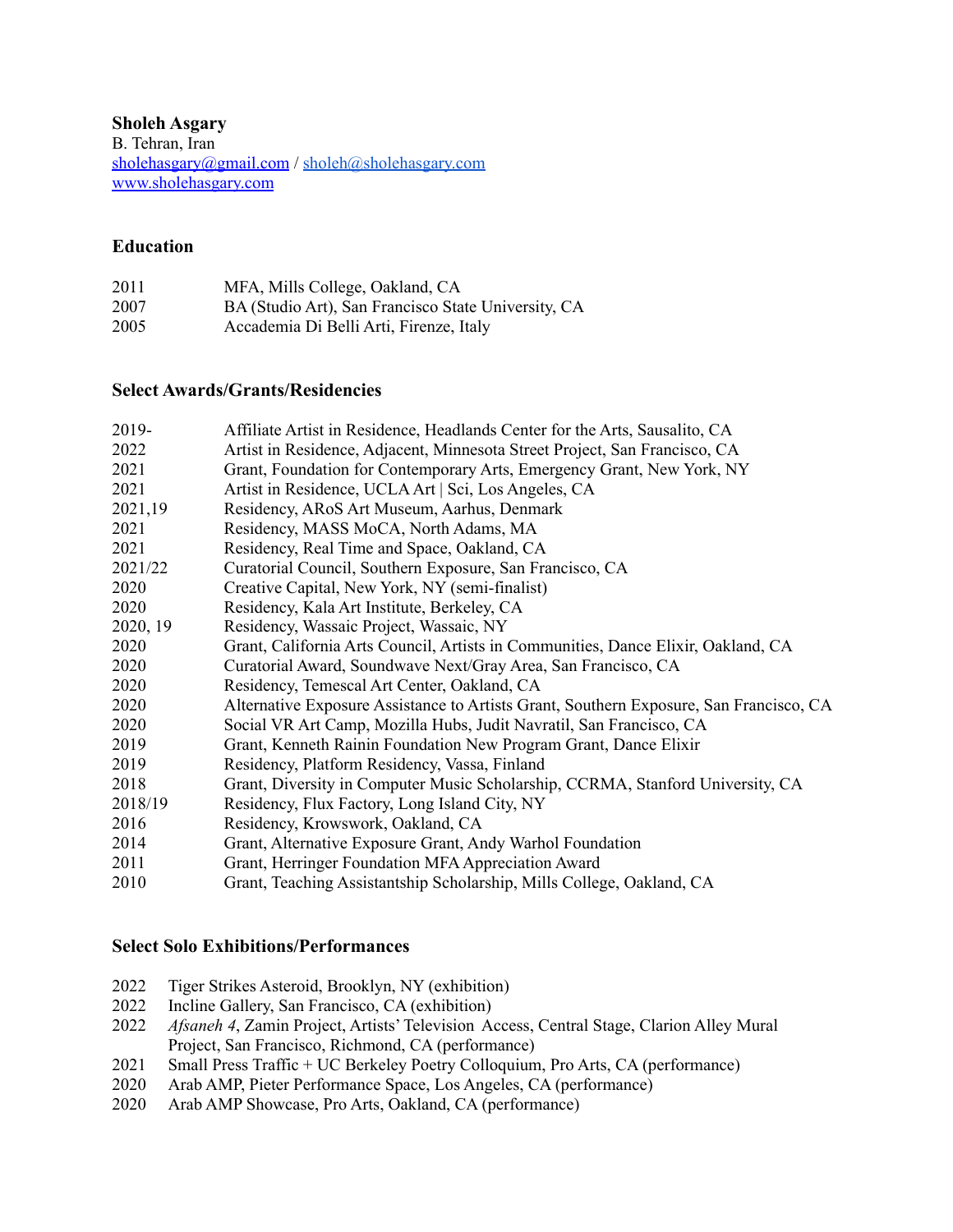#### **Select Solo Exhibitions/Performances continued**

- 2020 Hybrid Series Quarantine Edition, Pro Arts (performance)
- 2020 SAMA Collective, Oakland, CA (performance)
- 2019 *In Honor Of*, Artists' Television Access, San Francisco, CA (performance)
- 2019 *Spatial Subversions,* ARoS Art Museum, Aarhus, Denmark (performance)
- 2019 *Anahita*, Flux Factory, Long Island City, NY (exhibition and performance)
- 2019 *Once at Present: Contemporary Art of Bay Area Iranian Diaspora,* Minnesota Street Project, San Francisco, CA (performance)
- 2018 *In Between,* Soundwave Biennial, curated by Shaghayegh Cyrous, The Growlery, San Francisco, CA (2-person exhibition and performance)
- 2018 *Mark for Redaction,* Flux Factory, Long Island City, NY (performance)
- 2018 *Unable to Touch: Three Rituals*, Temescal Art Center, Oakland, CA (performance)
- 2016 *Cenotaph,* Krowswork, Oakland, CA (exhibition and performance)

#### **Select Collaborative Projects/Performances**

- 2022 *Faultlines,* Composer, Patel dance co., San Francisco, CA
- 2022 *Past + Future Forms,* Soundwave Next + Gray Area, San Francisco, CA (in collaboration with Dena A. Al-Adeeb)
- 2021 *No Silence in the Afterlife*, Fisher Center Speaker Series: Beyond, Hobart and William Smith Colleges, NY (in collaboration with Julie Ezelle Patton and Abou Farman)
- 2021 *AFK Party REDUX*, Juxtapose Art Fair, Godsbannen, Aarhus, Denmark (in collaboration with Heather Kapplow)
- 2021 *Sympoeitica,* Governor's Island, New York, NY (collaborative project and performance with lead artist Maureen Catbagan)
- 2021 *AFK Party*, ARoS Kunstmuseum, Aarhus, Denmark (in collaboration with Heather Kapplow)
- 2021 *12:00 - 18:00*, ARoS Kunstmuseum, Aarhus Denmark (performance in collaboration with Daniel Fishkin, Jonathan Sims, Carlos David TC, and Lee Tusman)
- 2021 *UnTerminal--Mourning Beyond the End*, Real Time & Space, Oakland, CA (in collaboration with Abou Farman, Hossein Sharang, Shelby Coley, Danielle Gauthier and Saphe Shamoun)
- 2021 *These Illusory Utopias,* Studio 203, Los Angeles, CA (two-person exhibition by Aneesa Shami Zizzo and Yasmine Nasser Diaz, with special contributions by Sholeh Asgary and Fariha Róisín)
- 2021 *Divisions the Empire Has Sown,* CounterPulse Performing Diaspora Residency, San Francisco, CA (sound composition in collaboration with Rachel Austin, pateldanceworks)
- 2021 *Maybe You're a Peach Tree Maybe*, Ann Arbor Film Festival, Ann Arbor MI (in collaboration with Heather Kapplow)
- 2021 *Terminality as Performance*, Winter Colloquium, Center for Cultural Studies, University of Santa Cruz, CA (in collaboration with Abou Farman, Hossein Sharang, and Shelby Coley)
- 2021 *Protiv straha / Anti-Fear,* Youth Biennial collaboration with Hekler, Footnote Center, Belgrade, Serbia
- 2021 *Three Turns*, San Francisco Art Institute, CA (in collaboration with The Abangguard: Maureen Catbagan and Jevijoe Vitug)
- 2020 *Extraterritorial* سوت, Produced by Dance Elixir, commissioned and supported by Kenneth Rainin Foundation, Arab.AMP and Gibney DiP, (performance directed by Leyya Mona Tawil, in collaboration with Dena Al-Adeeb, Daiane Lopes da Silva, and Leyya Mona Tawil)
- 2020 *Past + Future Forms,* Soundwave Next + Gray Area, San Francisco, CA (lead artist in collaboration with Dena A. Al-Adeeb, Zulfikar Ali Bhutto and Leyya Mona Tawil)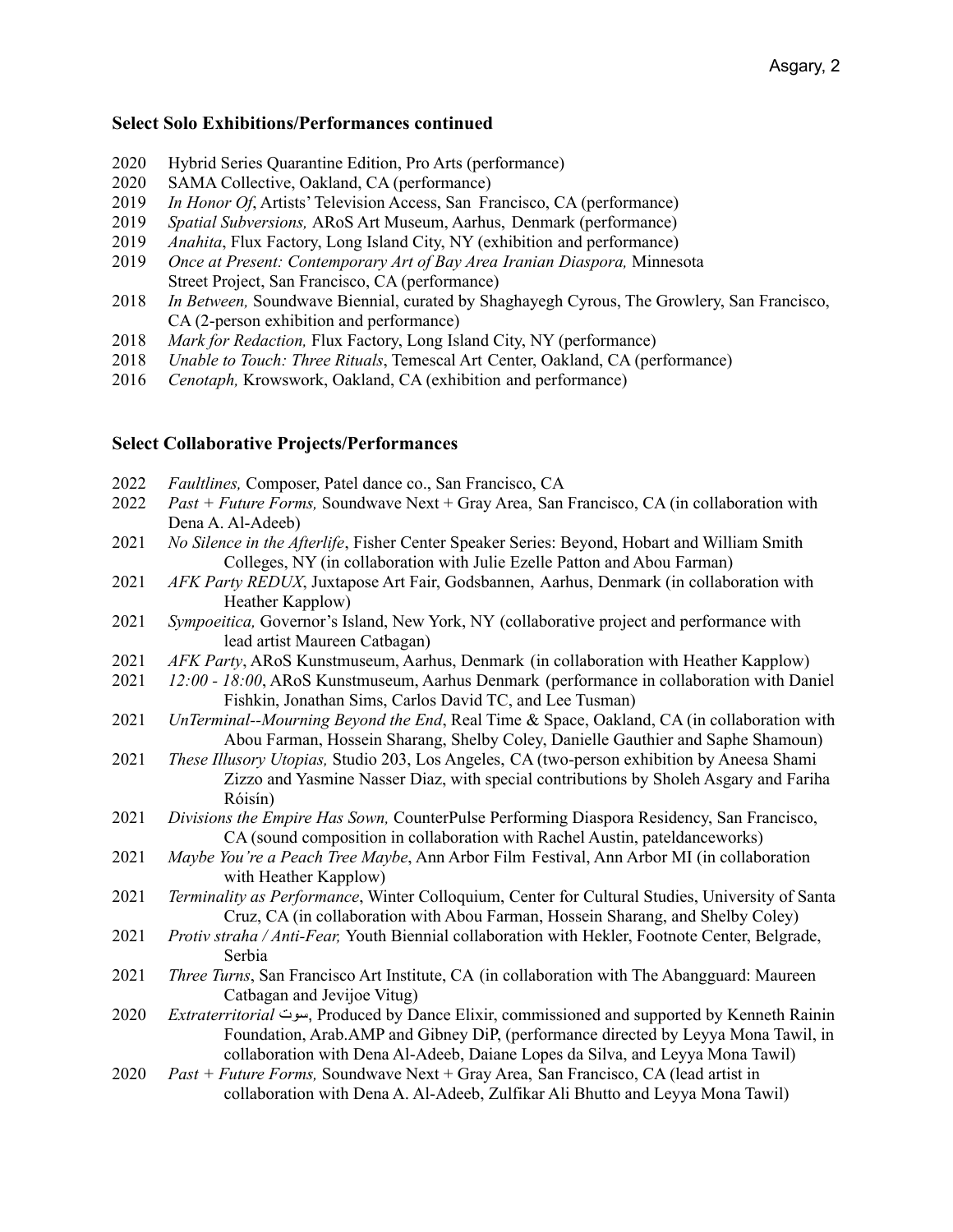# **Select Collaborative Projects/Performances continued**

| 2020 | When You Hear the Whistle, Art Market Provincetown in partnership with Arab.AMP, Oakland,                                                                                |
|------|--------------------------------------------------------------------------------------------------------------------------------------------------------------------------|
|      | CA and Provincetown, MA (5 hour election night audience participatory performance in                                                                                     |
|      | collaboration with Heather Kapplow)                                                                                                                                      |
| 2020 | Second Sight is Water, Area Code Art Fair, Boston (audience participatory performance and panel<br>in collaboration with Heather Kapplow)                                |
| 2020 | Weird, Flux Factory, Long Island, NY (virtual audience participatory performance in                                                                                      |
|      | collaboration with Heather Kapplow, with guest musician Eva Urprung)                                                                                                     |
| 2019 | To Unsettle the Horizon, Headlands Center for the Arts, Sausalito, CA (performance in                                                                                    |
|      | collaboration with Beatriz Escobar, Rachel Austin, Judit Navratil, Patricia Leal and Clara<br>Mercon)                                                                    |
| 2019 | Weaponizing Sound, ARoS Art Museum, Aarhus, Denmark (performance workshop in                                                                                             |
|      | collaboration with Rachel Austin)                                                                                                                                        |
| 2019 | Everybody Was Waiting, Artists Television Access, San Francisco, CA (exhibition in                                                                                       |
|      | collaboration with Shaghayegh Cyrous and Sahar Delijani)                                                                                                                 |
| 2019 | Weaponizing Sound, Artists Television Access, San Francisco, CA (performance workshop in                                                                                 |
|      | collaboration with Rachel Austin)                                                                                                                                        |
| 2019 | Antistatis, 427, Harlem, NY (performance in collaboration with Anna Moschovakis and Paul van                                                                             |
|      | Curen, curated by Julie Ezelle Patton)                                                                                                                                   |
| 2019 | Somewhere/Nowhere, Kulturmødet Mors, Mødet Mors, Denmark (performance in                                                                                                 |
|      | collaboration with William Owen, Heather Kapplow, Cayla Lockwood, Verena Meyer                                                                                           |
|      | and Illesha Khandelwal) (catalogue)                                                                                                                                      |
| 2019 | Daniel Fishkin: Part 1, Flushing Town Hall, Queens, NY (performance in collaboration for                                                                                 |
|      | composer Daniel Fishkin)                                                                                                                                                 |
| 2019 | Act Up, Sound Out! Weaponizing Sound, Flux Factory, Long Island City, NY (performance                                                                                    |
|      | workshop in collaboration with Rachel Austin)                                                                                                                            |
| 2019 | A Series of Aural Constructions for the Aggregation of Space, Aggregate Space Gallery, Oakland,                                                                          |
| 2019 | CA (performance in arranged and in collaboration with Ven Voisey)<br><i>The Pisces Right, Institut for (X), Aarhus, Denmark (performance in collaboration with Kalon</i> |
|      | Hayward, Marta Masternak, Maureen Catbagan, and Maya Seuss)                                                                                                              |
| 2019 | Transmutation in Cosmic Love, Flux Factory, Long Island City, NY (performance in collaboration                                                                           |
|      | with Kalon Hayward)                                                                                                                                                      |
| 2018 | La Pocha Nostra, SOMArts, CA (Performance and workshop with Guillermo Gomez Peña)                                                                                        |
| 2018 | Plaxall Gallery, Long Island City, NY (performance in collaboration with Kalon Hayward and                                                                               |
|      | Brie Frei)                                                                                                                                                               |
| 2018 | Enter the Sadness, 427, Harlem, NY (performance in collaboration with Nova Scott-James)                                                                                  |
| 2018 | Le Corps Poétique, Space 151, San Francisco, CA (sound performance in collaboration with                                                                                 |
|      | Michael Mersereau)                                                                                                                                                       |
| 2017 | California Electronic Music Exchange Concert, Mills College, Oakland, CA, (performance                                                                                   |
|      | in collaboration with Michael Mersereau and composer Ryan Page)                                                                                                          |
| 2017 | California Electronic Music Exchange Concert, Stanford University, Stanford, CA (performance                                                                             |
|      | in collaboration with Michael Mersereau and composer Ryan Page)                                                                                                          |
| 2016 | Visioning, Headlands Center for the Arts, Spring Open House, Sausalito, CA (collaboration with<br>Tressa Pack)                                                           |
| 2015 | Spritetastic, Free Utopian Projects, Oakland, CA (exhibition in collaboration with Michael                                                                               |
|      | Mersereau)                                                                                                                                                               |
| 2014 | Tea with Friends, The Project Room at Incline Gallery, San Francisco, CA (collaboration with                                                                             |
|      | Tressa Pack)                                                                                                                                                             |
| 2014 | Drunkards, The Project Room at Incline Gallery, San Francisco, CA                                                                                                        |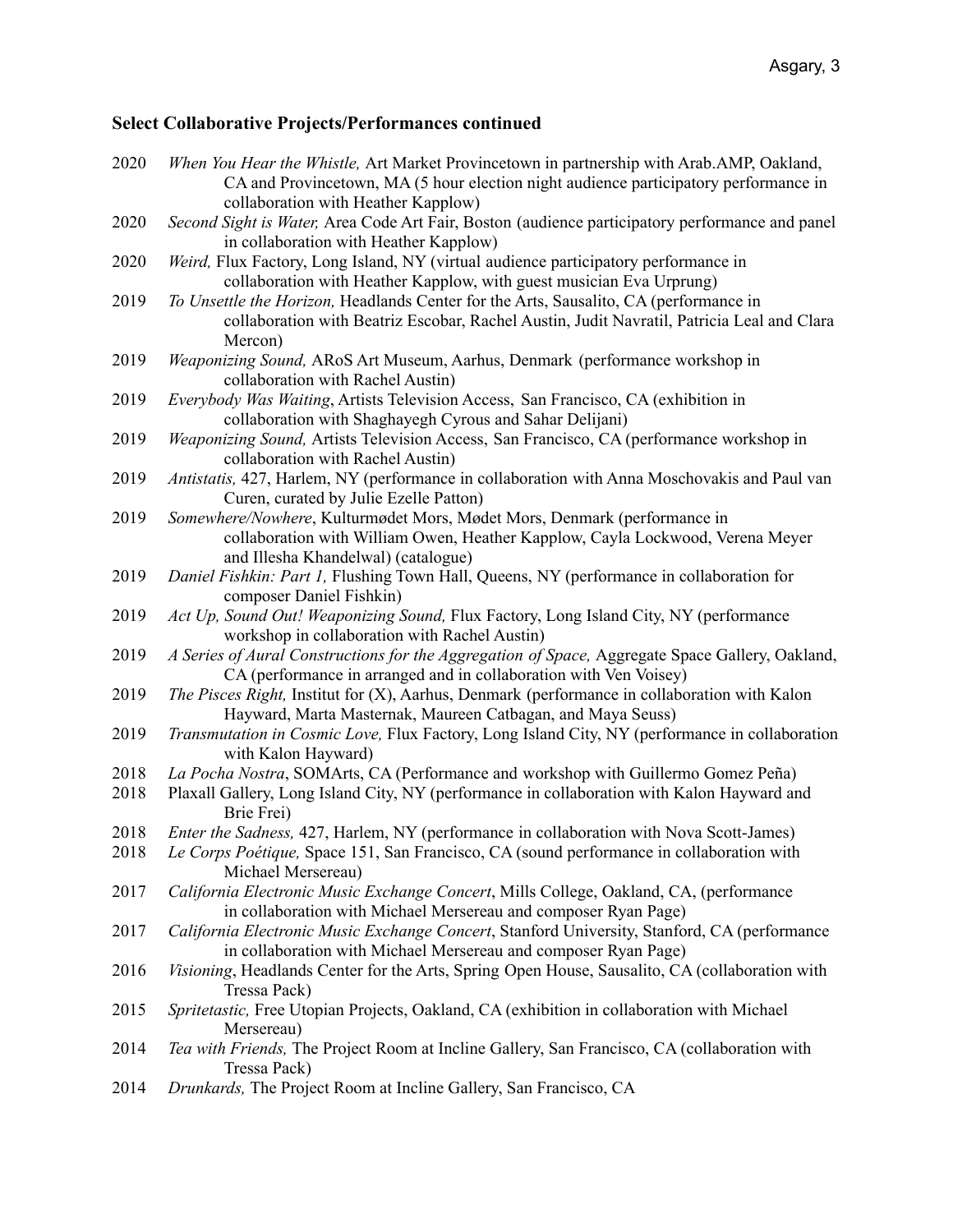# **Select Group Exhibitions/Screenings**

- 2021 *It's All Starting to Make Sense,* Rock Paper Scissors, Oakland, CA
- 2021 *In My Own Skin,* curated by Kimi Kitada, Charlotte Street Foundation, Kansas City, MO
- 2021 *Wheaton Biennial\_final\_final\_FINAL,* curated by Legacy Russell, Beard and Weil Galleries, Wheaton College, Norton, MA
- 2021 "270," *My Body for Your Loneliness*, curated by Parya Vatankhah, OODAAQ International Video Art Festival, Rennes, France
- 2021 *Headlands Fall Open House*, Headlands Center for the Arts, Sausalito, CA\*performance, exhibiting artist, and screening
- 2021 *Headlands Summer Open House Lite*, Headlands Center for the Arts, Sausalito, CA\*screening
- 2021 al-Mahjarالمھجر, Be Electric Studio, Brookly, NY
- 2020 *Emotional Numbness,* Women Eco Artists Dialogue (WEAD), Tehran, Iran + United States
- 2020 *When People Decide to End Themselves,* Project 13, Tehran, Iran + United States
- 2020 *The Wassaic Project Summer Exhibition,* Wassaic Project, Wassaic, NY (catalogue)
- 2020 *Abang-Guard Museum of Secret Talent,* Flux Factory, Long Island City, NY
- 2019 *Where Do We Come From and Where Are We Going?* Sotheby's Institute of Art, New York, NY
- 2019 *Once at Present: Contemporary Art of Bay Area Iranian Diaspora,* Minnesota Street Project, San Francisco, CA (catalogue)
- 2019 "Angosht," *Flux in the Cinema*, ARoS Art Museum, Aarhus, Denmark (screening)
- 2019 *The Sound of the F\*\*ing Wind*, Meetings video and performance festival ET4U, Thorsminde, Denmark (curated by Klavs Weiss and Karen Havskov Jensen) (catalogue)
- 2019 *Make Room For Me,* Little Berlin, Philadelphia, PA
- 2019 *Orium III,* Aggregate Space Gallery, Oakland, CA
- 2019 *Destination: Joy,* Platform, Vaasa, Finland
- 2019 *Sunday Painter,* Flux Factory, Long Island City, NY
- 2019 *Winter Benefit*, The Invisible Dog Art Center, Brooklyn, NY
- 2018 *Essence of Unity*, CCA Hubbell Street Galleries, San Francisco, CA
- 2018 Faculty Exhibition, Euphrat Museum of Art, De Anza College, Cupertino, CA
- 2018 *Day of the Dead*, Mission Cultural Center for Latino Arts, San Francisco, CA
- 2017 *Le Corps Poétique,* Space 151, San Francisco, CA
- 2017 Faculty Exhibition*,* KCI Innovation Center, Foothill College, Los Altos, CA
- 2016 *Materia Prima,* Yellow Fish Galerie, Montreal, Canada
- 2016 *Point of View: Contemporary Photography*, Site: Brooklyn, Brooklyn, NY
- 2015 *SCOPE Art Fair,* Art Basel, Miami, FL

## **Select Bibliography**

- L.E. Brown, Melika Hashemi, "Interface & Infinity: Transporting through Woven Glitches and Encoded Selves on Screens," Muslim Futurisms Conference, MIPSTERZ, Colorado College, Duke University, University of Miami, Columbia University, Center for Afrofuturist Studies, 2022
- Behnoud Mokri, "Exhibition of Iranian Women Artists at OODAAQ Film Festival," Voice of America, July 6, 2021
- "Resonant," Soundwave Documentary, Mediate Art Group, UC Placemaking Grant, UCSC OpenLab Collaborative Research Center, EMBODY Spatial Audio and Good Film Works, San Francisco, CA, 2020-2021
- Roja Najafi, Ph.D., "Clicking through Nostalgia, Exhibition Review: 'When People Decide to End Themselves,'" *Medium*, March 26, 2021

<https://project13exhibition.medium.com/clicking-through-nostalgia-9a238cb632bd>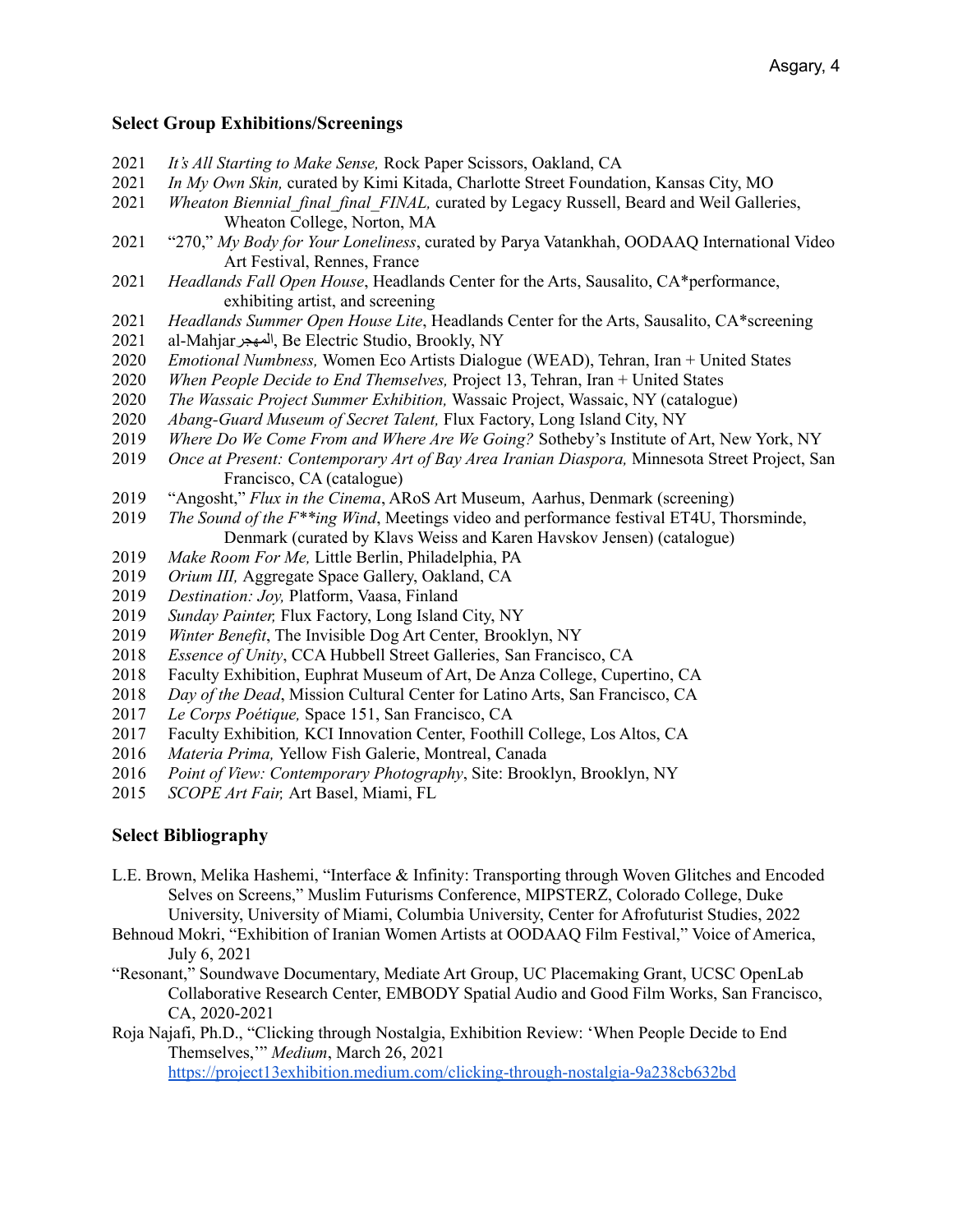# **Select Bibliography continued**

- "When You Hear the Whistle," Sholeh Asgary and Heather Kapplow, *Emergency Index Volume 101, An Annual Document of Performance Practice*, Ugly Duckling Presse, 2021
- "Let's Watch the Ann Arbor Film Festival, Sholeh Asgary + Heather Kapplow," Cable Television News, Ann Arbor, March 7, 2021
- Anuradha Vikram, "How Can Artists Use Their Practice to Support Urgent Social Causes?" *KCET*, July 7, 2020.

[https://www.kcet.org/shows/southland-sessions/how-can-artists-use-their-practice-to-support-urge](https://www.kcet.org/shows/southland-sessions/how-can-artists-use-their-practice-to-support-urgent-social-causes?fbclid=IwAR3R9bWhg0TWFLdpgDT-Y_P7cQjL7SeoRLn45RjK_DN26YY3nr32FeTKlDw) [nt-social-causes?fbclid=IwAR3R9bWhg0TWFLdpgDT-Y\\_P7cQjL7SeoRLn45RjK\\_DN26YY3nr](https://www.kcet.org/shows/southland-sessions/how-can-artists-use-their-practice-to-support-urgent-social-causes?fbclid=IwAR3R9bWhg0TWFLdpgDT-Y_P7cQjL7SeoRLn45RjK_DN26YY3nr32FeTKlDw) [32FeTKlDw](https://www.kcet.org/shows/southland-sessions/how-can-artists-use-their-practice-to-support-urgent-social-causes?fbclid=IwAR3R9bWhg0TWFLdpgDT-Y_P7cQjL7SeoRLn45RjK_DN26YY3nr32FeTKlDw)

Gregory Sharpen, Interview, KALX, University of Berkeley, CA, January 30, 2020

Foad Alijani, Interview, "Return," *Paadman*, 2018 - 2021.

- Vahid Zamani, Interview, Radio Pooya, Orinda, CA, October 14, 2019
- Kelly Kirkland, "Once at Present: Contemporary Art of Bay Area Iranian Diaspora at Minnesota Street Project," A*rt Practical,* May 1, 2019. [https://www.artpractical.com/review/once-at-present-contemporary-art-of-bay-area-iranian-diasp](https://www.artpractical.com/review/once-at-present-contemporary-art-of-bay-area-iranian-diaspora-at-minnesota/) [ora-at-minnesota/](https://www.artpractical.com/review/once-at-present-contemporary-art-of-bay-area-iranian-diaspora-at-minnesota/)

Bernard Lévy, "Material Subject / Subject Matter," *Vie des Arts*, July 7, 2016.

Steven Short, "Arts/Culture/Weekend Memorial Edition," *KALW Arts & Culture,* May 22, 2013. Keith Bowers, "Who Are You? And How Do You Know?" *SFWeekly*, December 1, 2010

## **Select Publications/Compositions as Author/Composer**

"Nazar," Commissioned sound composition and video, Headlands Center for the Arts, Sausalito, CA "Wake," Composer and [performer,](https://coneshapetop.com/cicada-series/2021/1/19/sholeh-asgary) Cicada Series, Cone Shape Top Center for Music and Arts, Oakland, [CA](https://coneshapetop.com/cicada-series/2021/1/19/sholeh-asgary)

"Insurrection / Resurrection," Contributor and Collaborator, Hawa Allen, Sonja Blum with HEKLER.

"Learning But Never Knowing," Rachel Austin, Amira Hegazy, and Sholeh Asgary. (Chicago, Illinois: Statement Press, 2019). <https://www.printedmatter.org/catalog/53992>

"Oghanious," Composition under Sholeh Hajialiasgar. (Cutty Strangers Vol. 1: Cutty Strange Records, Brooklyn, NY, April 21, 2017).

<https://cuttystrangerecords.bandcamp.com/track/oghianous-sholeh-hajialiasgar>

## **Select Visiting Artist Lectures/Presentations/Panels/Workshops**

| 2022 | Visiting Artist, Paul Brach Visiting Artist Lecture Series and Graduate Studio Visits, |
|------|----------------------------------------------------------------------------------------|
|      | CalArts, Valencia, CA                                                                  |
| 2021 | Lecture, UCLA Art Sci Center, CA                                                       |
| 2021 | Artist Talk and Screening, Members Dinner, Headlands Center for the Arts, Sausalito,   |
|      | CA.                                                                                    |
| 2021 | Artist Talk, Atmosphere of Sound: Sonic Art in Times of Climate Disruption, UCLA Art   |
|      | Sci Center, CA x Ars Electronica                                                       |
| 2021 | Guest Artist Talk, Art of Video, Department of Art and Art History, University of      |
|      | California, Davis                                                                      |
| 2021 | Panelist, SWANA in the Bay Area: Teaching, Pedagogy, Mentors, Zamin Project $\&$       |
|      | Aggregate Space Gallery, Oakland, CA                                                   |
|      |                                                                                        |